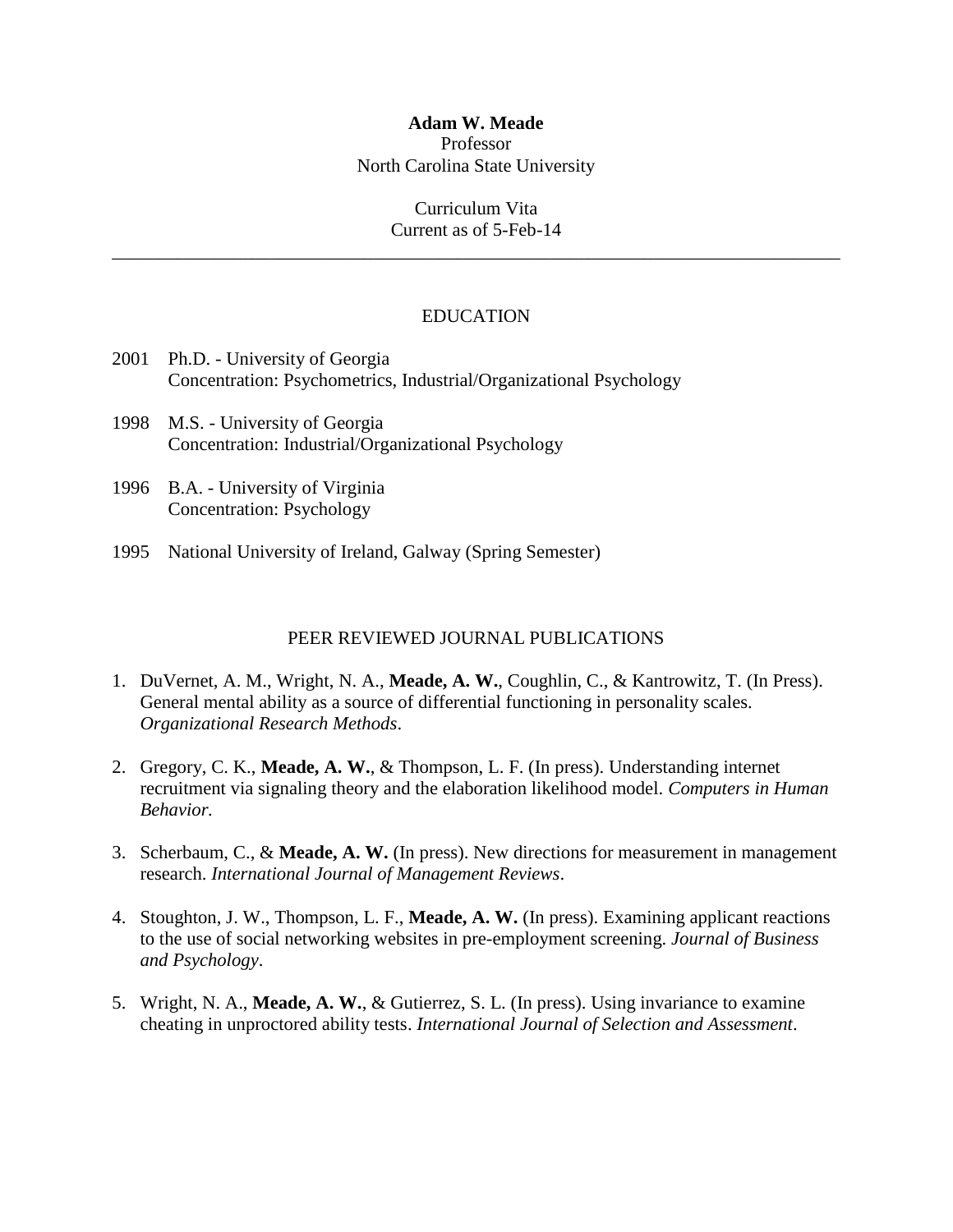- 6. Byrum, B., Hoffman, B. J., **Meade, A. W.**, & Gentry, W. (2013). Reconsidering the equivalence of multisource performance ratings: Evidence for the importance and meaning of rater method factors. *Journal of Business and Psychology*, *28*, 203-219.
- 7. Lobene, E. V., & **Meade, A. W.**, (2013). The effects of career calling and perceived overqualification on work outcomes. *Journal of Career Development*, *40*, 508-530.
- 8. Stoughton, J. W., Thompson, L. F., & **Meade, A. W.** (2013). Big five personality traits reflected in job applicants' social media postings. *Cyberpsychology, Behavior, and Social Networking, 16,* 800-805*.*
- 9. **Meade, A. W.**, & Craig, S. B. (2012). Identifying careless responses in survey data. *Psychological Methods*, *17*, 437-455.
- 10. **Meade, A. W.**, & Wright, N. A. (2012). Solving the measurement invariance anchor item problem in item response theory. *Journal of Applied Psychology*, *97,* 1016-1031.
- 11. Hoffman, B. J., & **Meade, A. W.** (2012). Alternate approaches to understanding the psychometric properties of assessment centers: An analysis of the structure and equivalence of exercise ratings. *International Journal of Selection and Assessment*, *20*, 82-97.
- 12. Wright, N. A., & **Meade, A. W.** (2012). An exploration of cognitive ability contamination in the implicit association test. *Computers in Human Behavior, 28*, 393-399.
- 13. Behrend, T. S., Sharek, D. S., **Meade, A. W.**, & Wiebe, E. N. (2011). The viability of crowdsourcing for survey research. *Behavior Research Methods, 43*, 800-813.
- 14. Goldsworthy, R. C., Mayhorn, C. B., & **Meade, A. W.** (2010). Warnings in manufacturing: Improving hazard mitigation messaging through audience analysis. *Human Factors and Ergonomics in Manufacturing and Service Industries, 20, 484-499.*
- 15. **Meade, A. W.** (2010). A taxonomy of effect size measures for the differential functioning of items and scales. *Journal of Applied Psychology, 95*, 728-743.
- 16. **Meade, A. W.**, & Tonidandel, S. (2010). Not seeing clearly with Cleary: What test bias analyses do and do not tell us. *Industrial and Organizational Psychology, 3,* 192-205.
- 17. Braddy, P. W., **Meade, A. W.**, Michael, J. J., & Fleenor, J. W. (2009). Internet recruiting: Effects of website content features on viewers' perceptions of organizational culture. *International Journal of Selection and Assessment*, *17*, 19-34.
- 18. Johnson, E. C., **Meade, A. W.**, & DuVernet, A. M. (2009). The role of referent indicators in tests of measurement invariance. *Structural Equation Modeling, 16, 642-657.*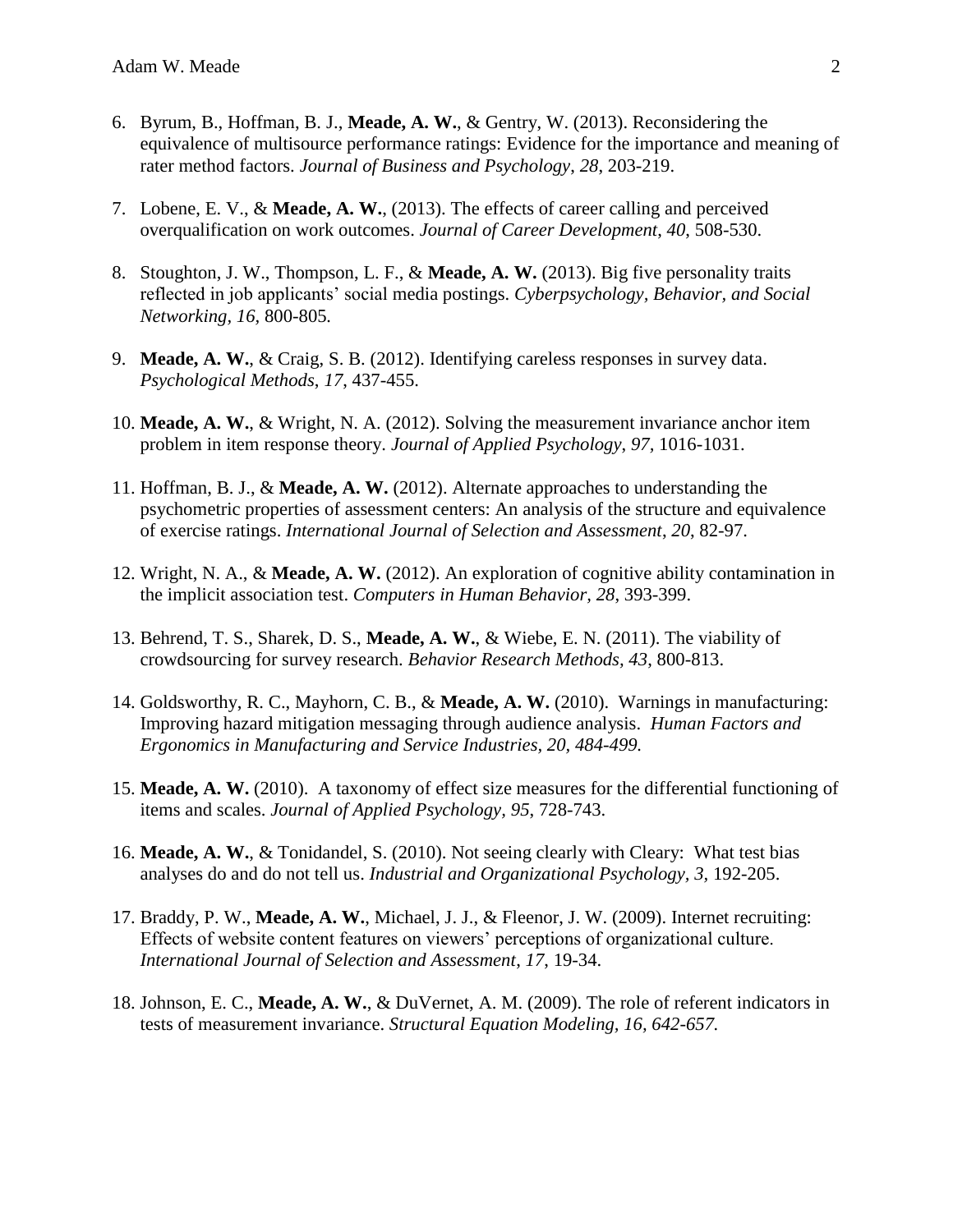- 19. **Meade, A. W.**, & Fetzer, M. (2009). Test bias, differential prediction, and a revised approach for determining the suitability of a predictor in a selection context. *Organizational Research Methods*, *12*, 738-761.
- 20. Rivers, D., **Meade, A. W.**, & Fuller, W. L. (2009). Examining question and context effects in organization survey data using item response theory. *Organizational Research Methods, 12,*  529-553.
- 21. Baranik, L. E., **Meade, A. W.**, Lakey, C. E., Lance, C. E., Hu, C., Hua, W., & Michalos, A. (2008). Examining differential item functioning of the Rosenberg Self-Esteem Scale across eight countries. *Journal of Applied Social Psychology, 38,* 1867-1904*.*
- 22. Behrend, T. S., Thompson, L. F., **Meade, A. W.**, Grayson, M. S., & Newton, D. A. (2008). Measurement invariance in careers research: using IRT to study gender differences in medical students' specialization decisions. *Journal of Career Development*, *35*, 60-83.
- 23. Braddy, P. W., **Meade, A. W.**, & Kroustalis, C. M. (2008). Online recruiting: The effects of organizational familiarity, website usability, and website attractiveness on viewers' impressions of organizations. *Computers in Human Behavior, 24*, 2992-3001.
- 24. **Meade, A. W.**, Johnson, E. C., & Braddy, P. W. (2008). Power and sensitivity of alternative fit indices in tests of measurement invariance. *Journal of Applied Psychology, 93*, 568-592.
- 25. Baker, B. A., Caison, A. L., & **Meade, A. W.** (2007). Assessing gender-related differential item functioning and predictive validity with the Institutional Integration Scale. *Educational and Psychological Measurement*, *67*, 545-559.
- 26. Lance, C. E., Woehr, D. J., & **Meade, A. W.** (2007). Case study: A Monte Carlo investigation of assessment center construct validity models. *Organizational Research Methods, 10,* 430-448.
- 27. **Meade, A. W.**, & Bauer, D. J. (2007). Power and precision in confirmatory factor analytic tests of measurement invariance. *Structural Equation Modeling, 14*, 611-635.
- 28. **Meade, A. W.**, & Eby, L. T. (2007). Using indices of group agreement in multilevel construct validation. *Organizational Research Methods*, *10*, 75-96. Honorable Mention Runner-Up for Best ORM Publication in 2007.
- 29. **Meade, A. W.**, Lautenschlager, G. J., & Johnson, E. C. (2007). A Monte-Carlo examination of the sensitivity of the DFIT framework for tests of measurement invariance with Likert data. *Applied Psychological Measurement, 31*, 430-455.
- 30. **Meade, A. W.**, Michels, L. C., & Lautenschlager, G. J. (2007). Are internet and paper-andpencil personality tests truly comparable? An experimental design measurement invariance study. *Organizational Research Methods, 10,* 322-345.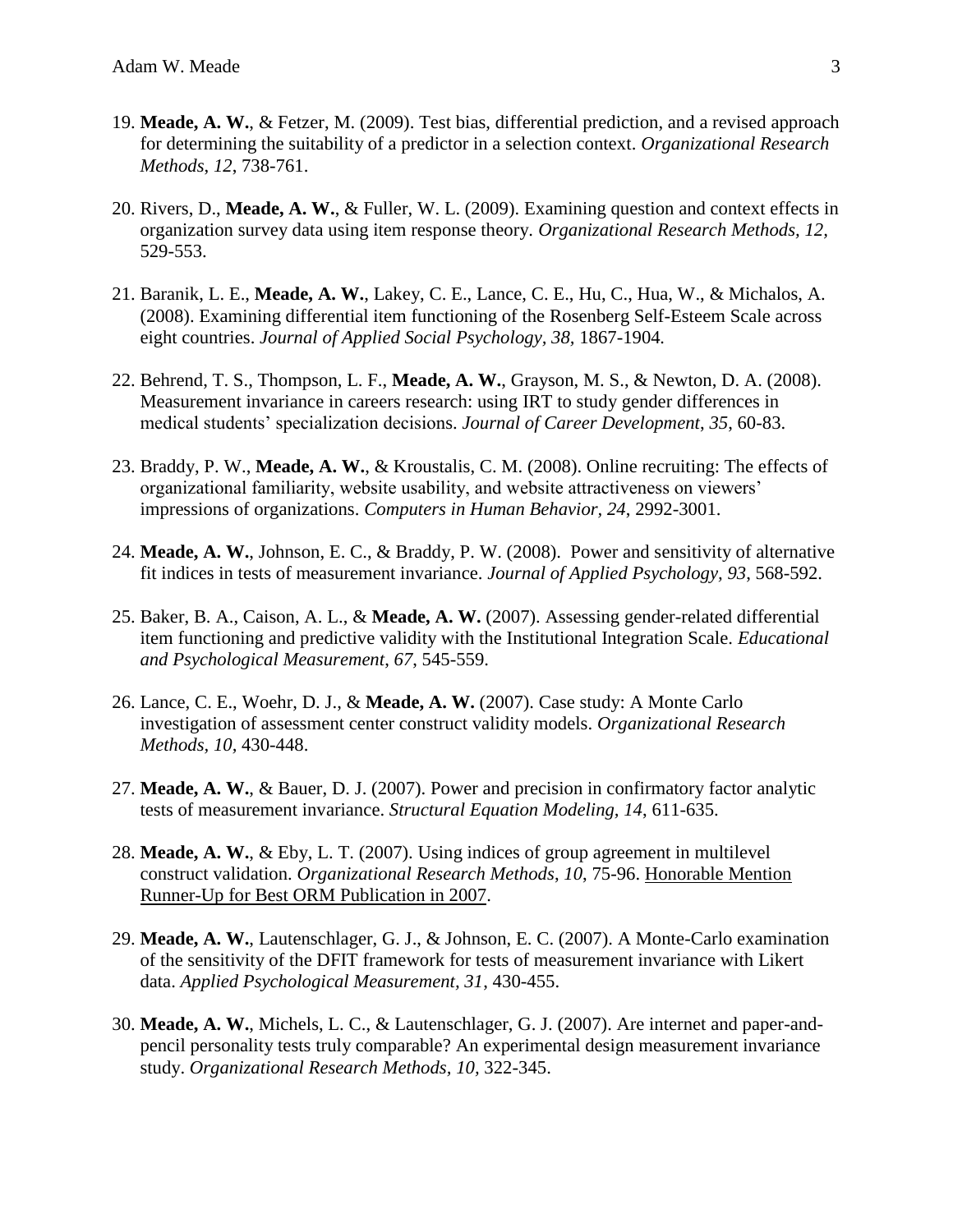- 31. Braddy, P. W., **Meade, A. W.**, & Kroustalis, C. M. (2006). Organizational recruitment website effects on viewers' perceptions of organizational culture. *Journal of Business and Psychology*, *20*, 525-543.
- 32. **Meade, A. W.**, & Kroustalis, C. M. (2006). Problems with item parceling for confirmatory factor analytic tests of measurement invariance. *Organizational Research Methods, 9*, 369- 403.
- 33. Dierdorff, E. C., Surface, E. A., **Meade, A. W.**, Thompson, L. F., & Martin, D. L. (2006). Group differences and measurement equivalence: Implications for command climate survey research and practice. *Military Psychology, 18*, 19-37.
- 34. **Meade, A. W.**, & Lautenschlager, G. J., & Hecht, J. E. (2005). Establishing measurement equivalence/invariance in longitudinal data with item response theory. *International Journal of Testing, 5*, 279-300.
- 35. **Meade, A. W.** (2004). Psychometric problems and issues involved with creating and using ipsative measures for selection. *Journal of Occupational and Organizational Psychology*, 77, 531-552.
- 36. **Meade, A. W.**, & Lautenschlager, G. J. (2004). A comparison of item response theory and confirmatory factor analytic methodologies for establishing measurement equivalence/invariance. *Organizational Research Methods, 7*, 361-388.
- 37. **Meade, A. W.**, & Lautenschlager, G. J. (2004). A Monte-Carlo study of confirmatory factor analytic tests of measurement equivalence/invariance. *Structural Equation Modeling, 11*, 60- 72.
- 38. Eby, L. T., **Meade, A. W.**, Douthitt, S., & Parisi, T. (1999). The development of an individual-level teamwork expectations measure and the application of a within-group agreement statistic to assess shared expectations for teamwork. *Organizational Research Methods, 2*, 366-394.

## CHAPTERS AND NON-PEER REVIEWED PUBLICATIONS

- 1. **Meade, A. W.** (2013). Review of *Statistical approaches to measurement invariance.* by R.E. Millsap. *Structural Equation Modeling, 20*, 168-174.
- 2. **Meade, A. W.**, & Tonidandel, S. (2010). Final thoughts on measurement bias and differential prediction. *Industrial and Organizational Psychology, 3,* 232-237.
- 3. Scherbaum, C. A., & **Meade, A. W.** (2009). Measurement in the organizational sciences: Conceptual and technological advances. In D. A. Buchanan & A. Bryman (Eds.), *The SAGE handbook of organizational research methods* (pp. 636-653). Los Angeles: SAGE.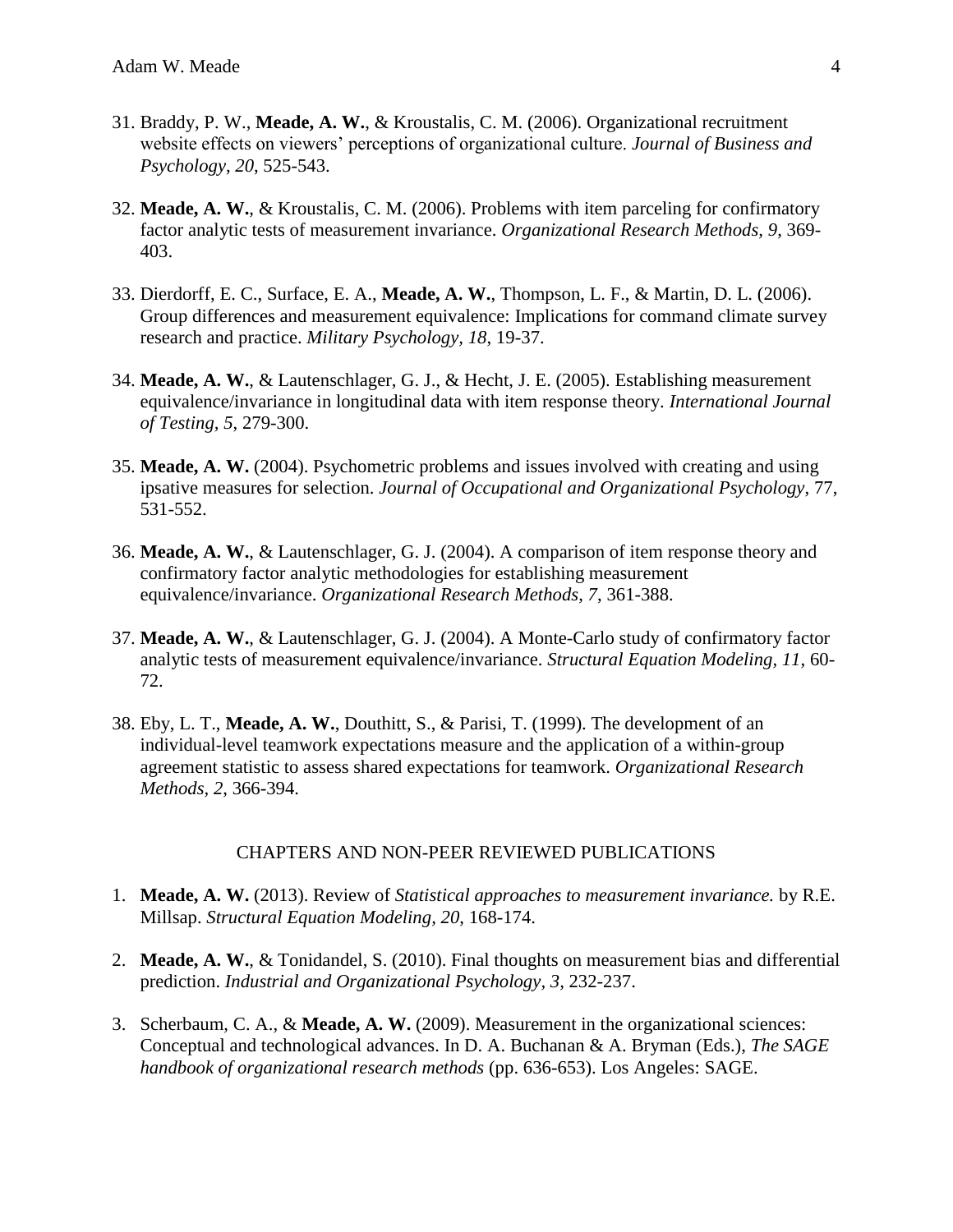- 4. **Meade, A. W.**, Behrend, T. S., & Lance, C. E. (2008). Dr. StrangeLOVE, or: How I learned to stop worrying and love omitted variables. In C.E. Lance & R.J. Vandenberg (Eds.), *Statistical and methodological myths and urban legends: Doctrine, verity and fable in the organizational and social sciences* (pp. 91-108). New York: Routledge.
- 5. **Meade, A. W.** (2006). Ipsative Measure. In N. J. Salkind (Ed.). *Encyclopedia of Measurement and Statistics*. Thousand Oaks, CA: Sage.
- 6. **Meade, A. W.** (2006). Review of *A beginner's guide to structural equation modeling* (2nd ed.) by R.E. Schumacker and R. G. Lomax. *Organizational Research Methods, 9*, 568-571.
- 7. Lance, C. E., **Meade, A. W.**, & Williamson, G. M. (2000). We should measure change: And here's how. In G. M. Williamson & D. R. Schafer (Eds.), *Physical illness and depression in older adults: Theory, research, and practice*. New York: Plenum.

## COMPUTER PROGRAMS

- 1. **Meade, A. W.** (2010). VisualDF: An open-source program to compute effect size measures of differential functioning.
- 2. **Meade, A. W.** (2009). *Free*IAT: An open-source program to administer the implicit association test. *Applied Psychological Measurement, 33*, 643.
- 3. Lautenschlager, G. J., & **Meade, A. W.** (2008). AlphaTest: A windows program for tests of hypotheses about coefficient alpha. *Applied Psychological Measurement*, 32, 502-503.

## INVITED ADDRESSES

- 1. **Meade, A. W.** (2013). Session discussant for *New uses for ideal-point IRT: address substantive and methodological questions*. Symposium presented at the 28th annual meeting of the Society for Industrial and Organizational Psychology, Houston, TX.
- 2. **Meade, A. W.**, Thompson, L. F., Kuo, E., Kosinski, M., & Stillwell, D. (2013). *Examining the five factor model of personality across twenty-seven countries: The influence of development and culture*. Invited address for the Psychometric Centre, University of Cambridge, Cambridge, UK.
- 3. **Meade, A. W.** Thompson, L. F., Kuo, E., Kosinski, M., & Stillwell, D. (2013). *The influence of development and culture on personality structure and measurement*. Invited address, University of Kent, Canterbury, UK.
- 4. **Meade, A. W.** (2012). *Employee opinion surveys*. Invited address to Wilson County Department of Social Services, Wilson, NC.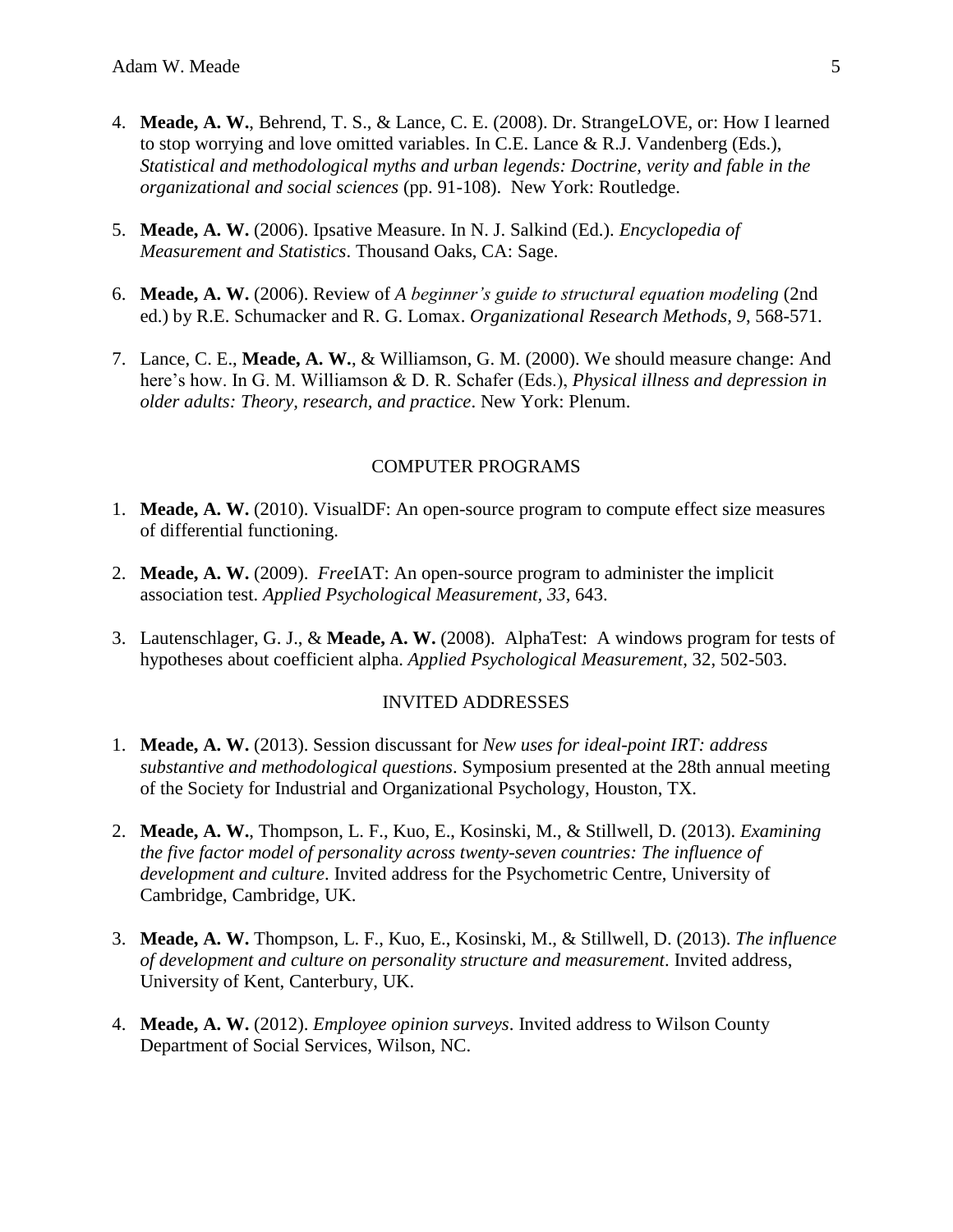- 5. Dawson, C. R. & **Meade, A. W.** & (2012). *Innovations in computer-based testing: Implications for science and practice.* Invited workshop at the 27th annual meeting of the Society for Industrial and Organizational Psychology, San Diego, CA.
- 6. **Meade, A. W.** & Craig, S. B. (2012). *Identifying and Preventing Careless Survey Responses*. Invited address for the Psychometric Centre, University of Cambridge, Cambridge, UK.
- 7. **Meade, A. W.** (2011). *Measurement invariance in confirmatory factor analysis and item response theory*. Invited address for the Friday Institute for Educational Innovation, North Carolina State University.
- 8. **Meade, A. W.**, (2011). *Implementing a leadership development program*. Invited address to Wilson County Department of Social Services, Wilson, NC.
- 9. **Meade, A. W.** (2008). *Question and context effects in organizational survey data*. Invited address for Center for the Advancement of Research Methods and Analysis (CARMA), Virginia Commonwealth University, Richmond, VA.
- 10. **Meade, A. W.** (2008). *Identifying question and context effects using item response theory differential item functioning*. Invited address for L. L. Thurstone Psychometrics Lab, University of North Carolina at Chapel Hill, Chapel Hill, NC.

## CONFERENCE PRESENTATIONS

- 1. **Meade, A. W.**, & Pappalardo, G. (2013, April). *Predicting careless responses and attrition in survey data with personality*. Paper presented at the 28th annual meeting of the Society for Industrial and Organizational Psychology, Houston, TX.
- 2. Wright, N. A., **Meade, A.W.**, & Gutierrez, S. (2013, April). *Using invariance to examine cheating in unproctored ability tests.* Paper presented at the 28th annual meeting of the Society for Industrial and Organizational Psychology, Houston, TX.
- 3. Wright, N. A., Parker, B., & **Meade, A.W.** (2013, April). *Effect of scale anchors on measurement of counterproductive work behavior.* Paper presented at the 28th annual meeting of the Society for Industrial and Organizational Psychology, Houston, TX.
- 4. **Meade, A. W.**, & Craig, S. B. (2012, August). *A mixture modeling approach to evaluating indices of careless responses in survey data*. Paper presented at the annual meeting of the Academy of Management, Boston, MA.
- 5. Clark, A., & **Meade, A. W.** (2012, April). *The fakability and validity of an integrity-based IAT*. Paper presented at the 27th annual meeting of the Society for Industrial and Organizational Psychology, San Diego, CA.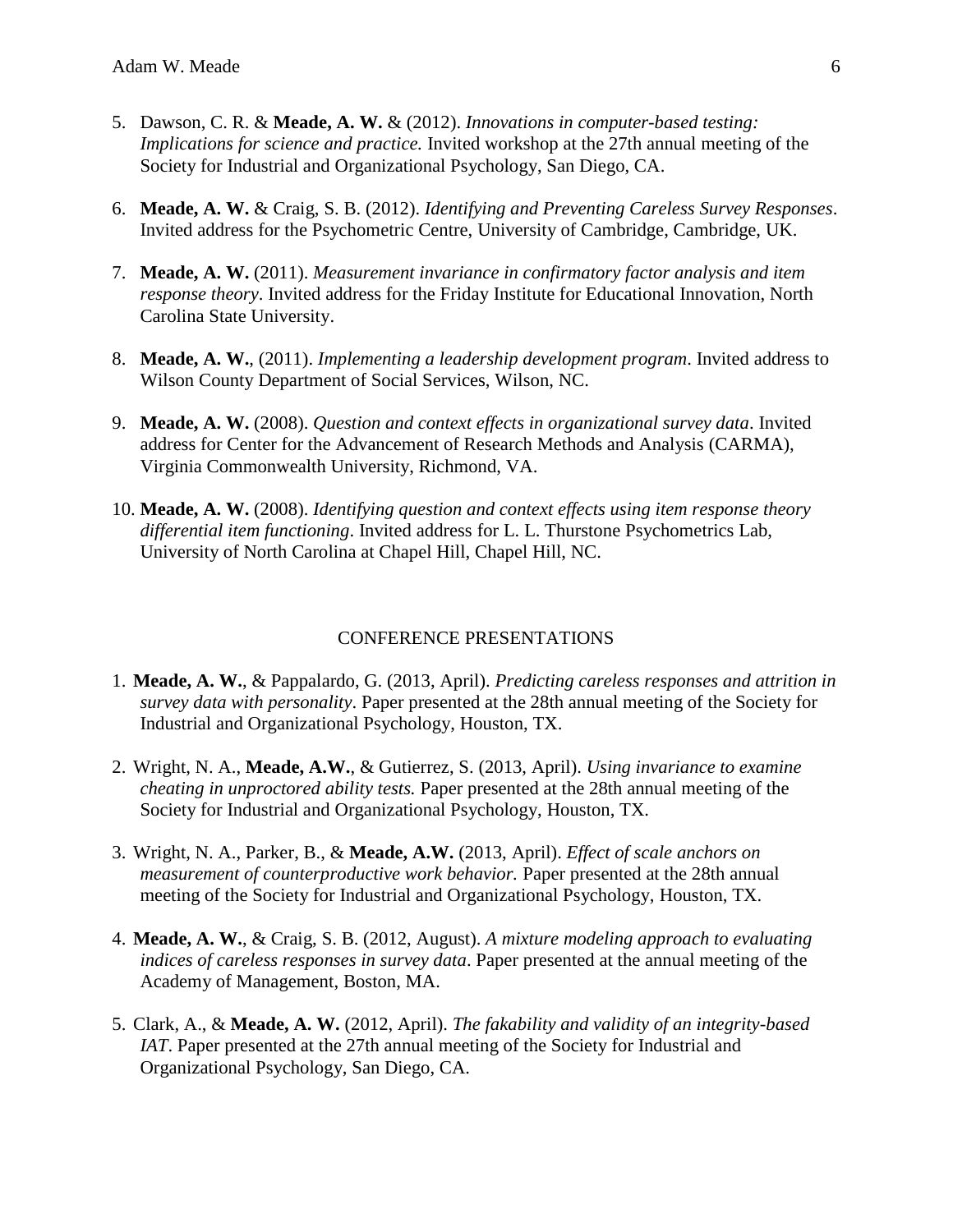- 6. **Meade, A. W.**, & Wright, N. A. (2012, April). *Using effect sizes to identify anchor items in invariance analyses*. Paper presented at the 27th annual meeting of the Society for Industrial and Organizational Psychology, San Diego, CA.
- 7. **Meade, A. W.**, & Craig, S. B. (2012, April). *Understanding careless responses using mixture modeling and simulation*. Paper presented at the 27th annual meeting of the Society for Industrial and Organizational Psychology, San Diego, CA.
- 8. Stanhope, D. S. & **Meade, A. W.** (2012, April). *Self-efficacy scale functioning from a goaloriented perspective*. Paper presented at the 27th annual meeting of the Society for Industrial and Organizational Psychology, San Diego, CA.
- 9. Stoughton, J. W., Thompson, L. F., **Meade, A. W.**, & Wilson, M. A. (2012, April). *Reactions to using social networking websites in pre-employment screening*. Paper presented at the 27th annual meeting of the Society for Industrial and Organizational Psychology, San Diego, CA.
- 10. **Meade, A. W.** & Craig, S. B. (2011, April). *Identifying careless responses in survey data*. Paper presented at the  $26<sup>th</sup>$  annual meeting of the Society for Industrial and Organizational Psychology, Chicago, IL.
- 11. Behrend, T., Sharek, D., **Meade, A. W.**, & Wiebe, E. (2011, April). *The viability of crowdsourcing for survey research*. Paper presented at the 26<sup>th</sup> annual meeting of the Society for Industrial and Organizational Psychology, Chicago, IL.
- 12. Gissel, A., Thompson, L. F., Pond, S. B., & **Meade, A. W.** (2011, April). *An investigation of prospective applicants' intentions to submit video résumés.* Paper presented at the 26<sup>th</sup> annual meeting of the Society for Industrial and Organizational Psychology, Chicago, IL.
- 13. Lobene, E. V., & **Meade, A. W.** (2011, April). *Perceived overqualification: The situationally specific individual difference*. Paper presented at the 26<sup>th</sup> annual meeting of the Society for Industrial and Organizational Psychology, Chicago, IL.
- 14. Wright, N. A., & **Meade, A. W.** (2011, April). *Predictive validity and procedural justice of the implicit association test.* Paper presented at the 26<sup>th</sup> annual meeting of the Society for Industrial and Organizational Psychology, Chicago, IL.
- 15. DuVernet, A., **Meade, A. W.**, Coughlin, C., & Kantrowitz, T. (2010, April). *DIF in personality assessment: Does cognitive ability influence item interpretation?* Paper presented at the 25<sup>th</sup> Annual Meeting of the Society for Industrial and Organizational Psychology, Atlanta, GA.
- 16. Lobene, E., & **Meade, A. W.** (2010, April). *Perceived overqualification: An exploration of outcomes*. Paper presented at the 25<sup>th</sup> Annual Meeting of the Society for Industrial and Organizational Psychology, Atlanta, GA.
- 17. Johnson, E. C., **Meade, A. W.**, & Wilson, M. A. (2010, April). *A multi-level investigation of*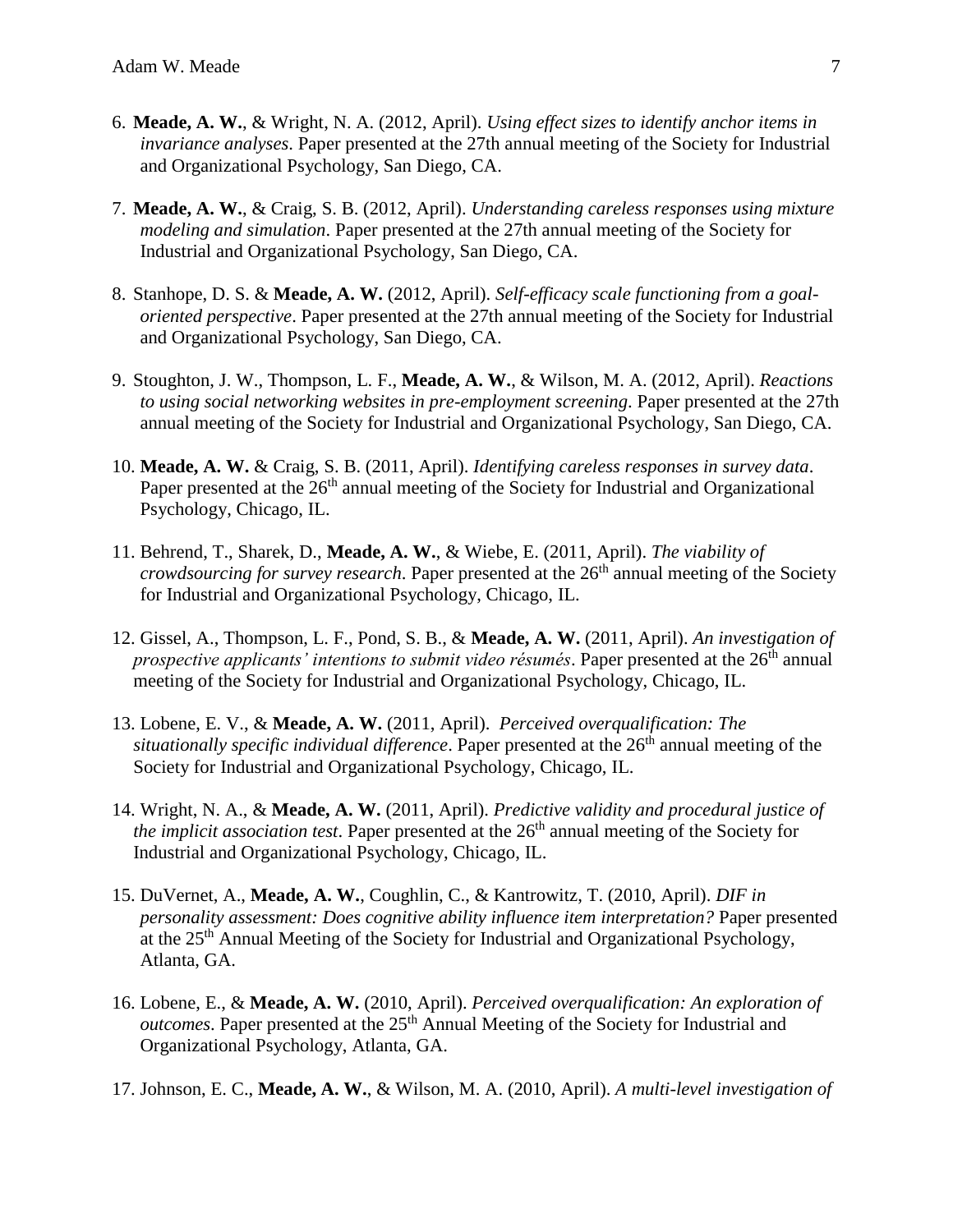*overall job performance ratings*. Paper presented at the 25<sup>th</sup> Annual Meeting of the Society for Industrial and Organizational Psychology, Atlanta, GA.

- 18. Mead, A., & **Meade, A. W.** (2010, April). *Item selection using CTT and IRT with unrepresentative samples*. Paper presented at the 25<sup>th</sup> Annual Meeting of the Society for Industrial and Organizational Psychology, Atlanta, GA.
- 19. **Meade, A. W.** (2010, April). *A taxonomy of measurement invariance effect size measures*. Paper presented at the 25<sup>th</sup> Annual Meeting of the Society for Industrial and Organizational Psychology, Atlanta, GA.
- 20. Whelan, T. J., & **Meade, A. W.** (2009, April). *Examining DIF in perceived anonymity when sensitive items are endorsed.* Paper presented at the 24<sup>th</sup> Annual Meeting of the Society for Industrial and Organizational Psychology, New Orleans, LA.
- 21. Braddy, P. W., **Meade, A. W.**, Fleenor, J. W., & Michael, J. (2008, April). *Internet recruiting: Effects of web site features on organizational culture preferences*. Paper presented at the 23rd Annual Meeting of the Society for Industrial and Organizational Psychology, San Francisco, CA.
- 22. Braddy, P. W., **Meade, A. W.**, Fleenor, J. W., & Michael, J. (2008, April). *Personorganization fit as a mediator of culture perceptions and attraction*. Paper presented at the 23<sup>rd</sup> Annual Meeting of the Society for Industrial and Organizational Psychology, San Francisco, CA.
- 23. **Meade, A. W.** (2008, April). *Power of AFIs to detect CFA model misfit*. Paper presented at the 23<sup>rd</sup> Annual Meeting of the Society for Industrial and Organizational Psychology, San Francisco, CA.
- 24. **Meade, A. W.,** & Fetzer, M. S. (2008, April). *A new approach to assessing test bias*. Paper presented at the 23rd Annual Meeting of the Society for Industrial and Organizational Psychology, San Francisco, CA.
- 25. Baranik, L. E., **Meade, A. W.**, Lance, C. E., Lau, A. R., & Michalos, A. C. (2007, April). *Differential item functioning in the Rosenberg Self-Esteem Scale: Comparing college students in five countries.* Paper presented at the meeting of the American Educational Research Association (AERA), Chicago.
- 26. Behrend, T. S., Thompson. L. F., **Meade, A. W.**, Grayson, M. S., & Newton, D. A. (2007, April). *Gender differences in career choice influences*. Paper presented at the 22<sup>nd</sup> Annual Meeting of the Society for Industrial and Organizational Psychology, New York.
- 27. Hoffman, B. J., & **Meade, A. W.** (2007, April). *Invariance tests as assessment center construct validity evidence.* In B. J. Hoffman & C. E. Lance (chairs). *The assessment center validity paradox: alternative analytic and design methodologies***.** Symposium presented at the 22nd Annual Meeting of the Society for Industrial and Organizational Psychology, New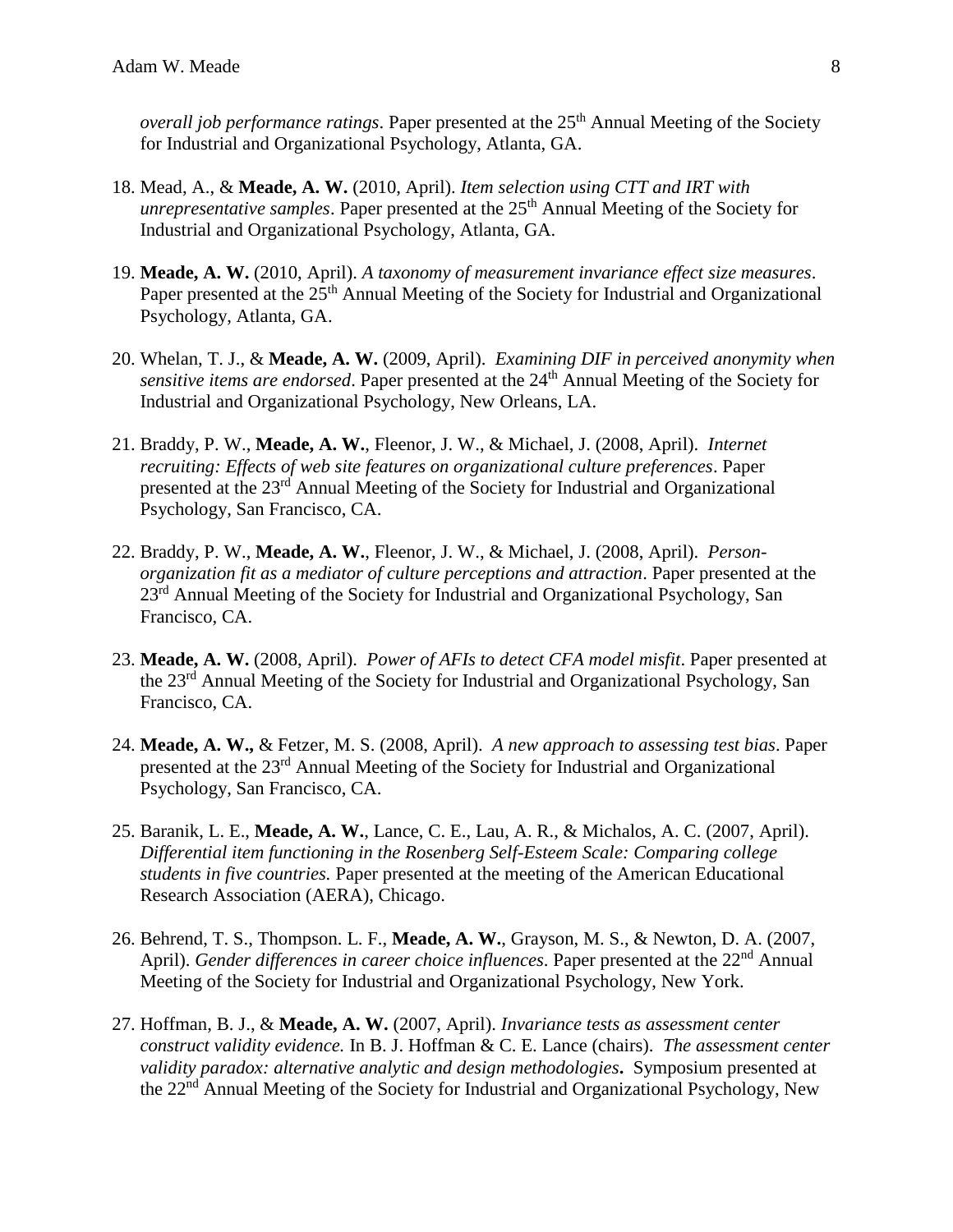York.

- 28. Johnson, E. C., & **Meade, A. W.** (2007, April). *The role of referent indicators in tests of metric invariance.* Paper presented at the 22<sup>nd</sup> Annual Meeting of the Society for Industrial and Organizational Psychology, New York. *Selected for poster "best papers" evening showcase*.
- 29. Kroustalis, C. M., Behrend, T., **Meade, A.W.**, & Surface, E.A. (2007, April). *Influence of post-survey action on current survey responses.* Paper presented at the 22<sup>nd</sup> Annual Meeting of the Society for Industrial and Organizational Psychology, New York.
- 30. Kroustalis, C. M., & **Meade, A.W.** (2007, April). *Portraying an organization's culture through properties of a recruitment website.* Paper presented at the 22<sup>nd</sup> Annual Meeting of the Society for Industrial and Organizational Psychology, New York.
- 31. **Meade, A. W.**, & Behrend, T. S. (2007, April). *Should we worry about omitted variables in organizational research?* In C. E. Lance & R. Vandenberg (chairs). *Where is the kernel of truth*? Symposium presented at the 22<sup>nd</sup> Annual Meeting of the Society for Industrial and Organizational Psychology, New York.
- 32. **Meade, A. W.**, Watson, A. M., & Kroustalis, C. M. (2007, April). *Assessing common methods bias in organizational research*. Paper presented at the 22<sup>nd</sup> Annual Meeting of the Society for Industrial and Organizational Psychology, New York.
- 33. Poncheri, R. M., **Meade, A. W.**, & Surface, E. A. (2007, April). *Differential item functioning and personality: Comparing native and non-native speakers*. Paper presented at the 22nd Annual Meeting of the Society for Industrial and Organizational Psychology, New York.
- *34.* Rivers, D., **Meade, A. W.**, & Fuller, W. L. (2007, April). *Examining context effects in organization survey data using IRT.* Paper presented at the 22nd Annual Meeting of the Society for Industrial and Organizational Psychology, New York.
- 35. Watson, A. M., **Meade, A. W.**, Surface, E. A., & VandeWalle, D. (2007, April). *Are goal orientation comparisons appropriate between American and Korean groups?* Paper presented at the 22nd Annual Meeting of the Society for Industrial and Organizational Psychology, New York.
- 36. Watson, A. M., Thompson, L. F., & **Meade, A. W.** (2007, April). *measurement invariance of the Job Satisfaction Survey across work contexts.* Paper presented at the 22<sup>nd</sup> Annual Meeting of the Society for Industrial and Organizational Psychology, New York.
- 37. Braddy, P. W., **Meade, A. W.**, & Johnson, E. C. (2006, May). (2006, May). *Relative sensitivity of item response theory methods for detecting DIF*. Paper presented at the 21st annual meeting of the Society for Industrial and Organizational Psychology, Dallas, TX.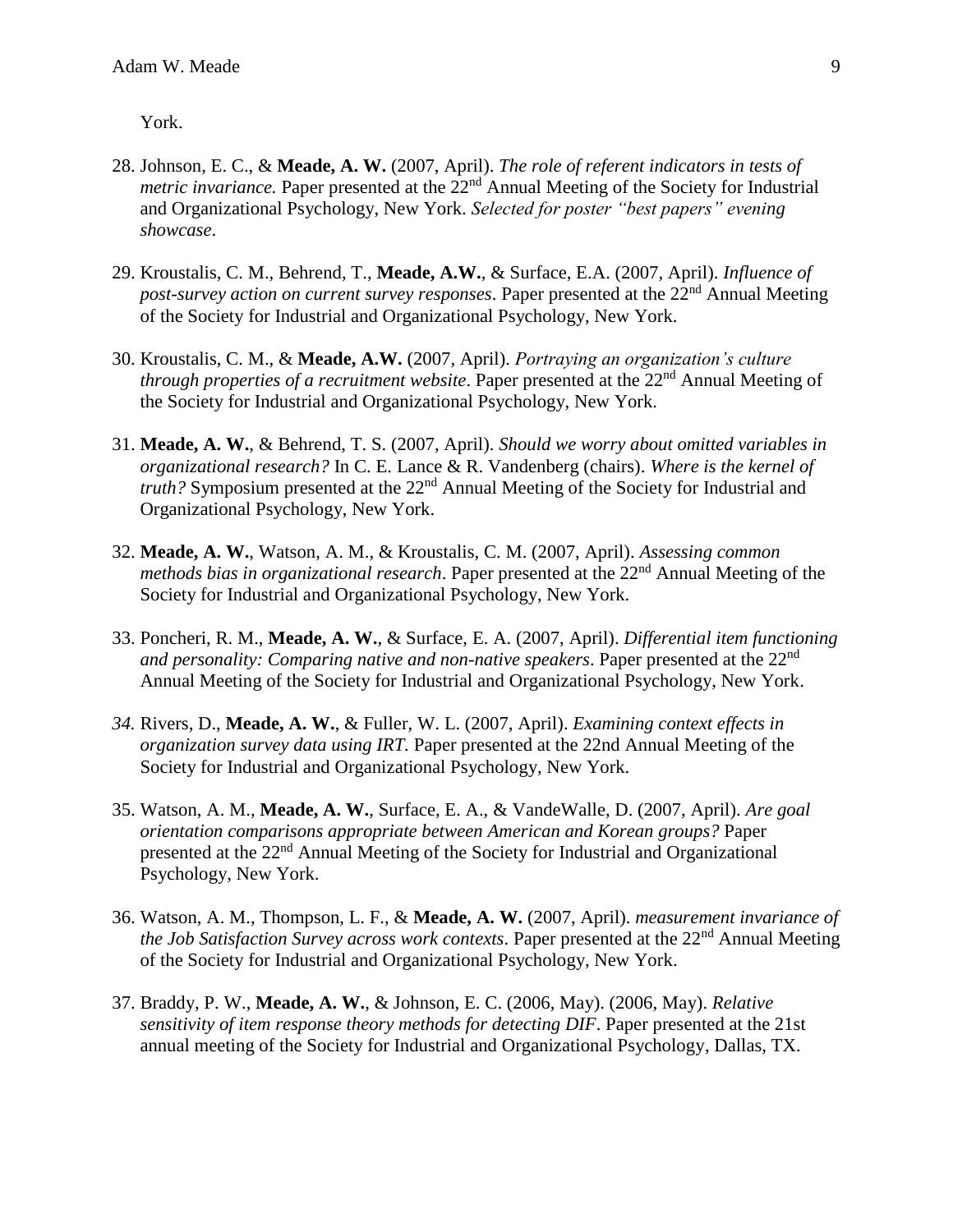- 38. Kroustalis, C. M., & **Meade, A. W.** (2006, February). *Portraying an organization's culture through internet recruitment.* Paper presented at the annual Industrial/Organizational-Organizational Behavior (IOOB) Conference, Fairfax, VA.
- 39. Lautenschlager, G. J., **Meade, A. W.**, & Kim, S. H. (2006, May). *Cautions regarding sample characteristics when using the graded response model*. Paper presented at the 21st annual meeting of the Society for Industrial and Organizational Psychology, Dallas, TX.
- 40. **Meade, A. W.**, Lautenschlager, G. J., & Johnson, E. C. (2006, May). *Alternate cutoff values and DFIT tests of measurement invariance*. Paper presented at the 21st annual meeting of the Society for Industrial and Organizational Psychology, Dallas, TX.
- 41. **Meade, A. W.**, Johnson, E. C., & Braddy, P. W. (2006, August). *The utility of alternative fit indices in tests of measurement invariance*. Paper presented at the annual meeting of the Academy of Management, Atlanta, GA. Sage Publications/Research Methods Division Best Paper Award winner.
- 42. Mullen, T. R., Kroustalis, C. M., **Meade, A. W.**, & Surface, E. A. (2006, May). *Assessing change in perceived organizational support due to training*. Paper presented at the 21st annual meeting of the Society for Industrial and Organizational Psychology, Dallas, TX.
- 43. Braddy, P. W., **Meade, A. W.**, & Kroustalis, C. M. (2005, April). *Organizational website usability and attractiveness effects on viewer impressions*. Paper presented at the 20th annual meeting of the Society for Industrial and Organizational Psychology, Los Angeles, CA.
- 44. Lance, C. L., Woehr, D. J., & **Meade, A. W.** (2005, April). *A Monte Carlo investigation of assessment center construct validity models*. Paper presented at the 20th annual meeting of the Society for Industrial and Organizational Psychology, Los Angeles, CA.
- 45. **Meade, A. W.** (2005, April). *Sample size and tests of measurement invariance*. Paper presented at the 20th annual meeting of Society for Industrial and Organizational Psychology, Los Angeles, CA.
- 46. **Meade, A. W.**, & Lautenschlager, G. J. (2005, April). *Sensitivity of DFIT tests of measurement invariance for likert data*. Paper presented at the 20th annual meeting of the Society for Industrial and Organizational Psychology, Los Angeles, CA.
- 47. **Meade, A. W.**, & Kroustalis, C. M. (2005, April). *Problems with item parceling for confirmatory factor analysis tests of measurement invariance of factor loadings*. Paper presented at the 20th annual meeting of the Society for Industrial and Organizational Psychology, Los Angeles, CA.
- 48. **Meade, A. W.**, & Lautenschlager, G. J. (2004, April). *Same question, different answers: CFA and two IRT approaches to measurement invariance*. Paper presented at the 19th annual meeting of the Society for Industrial and Organizational Psychology, Chicago, IL.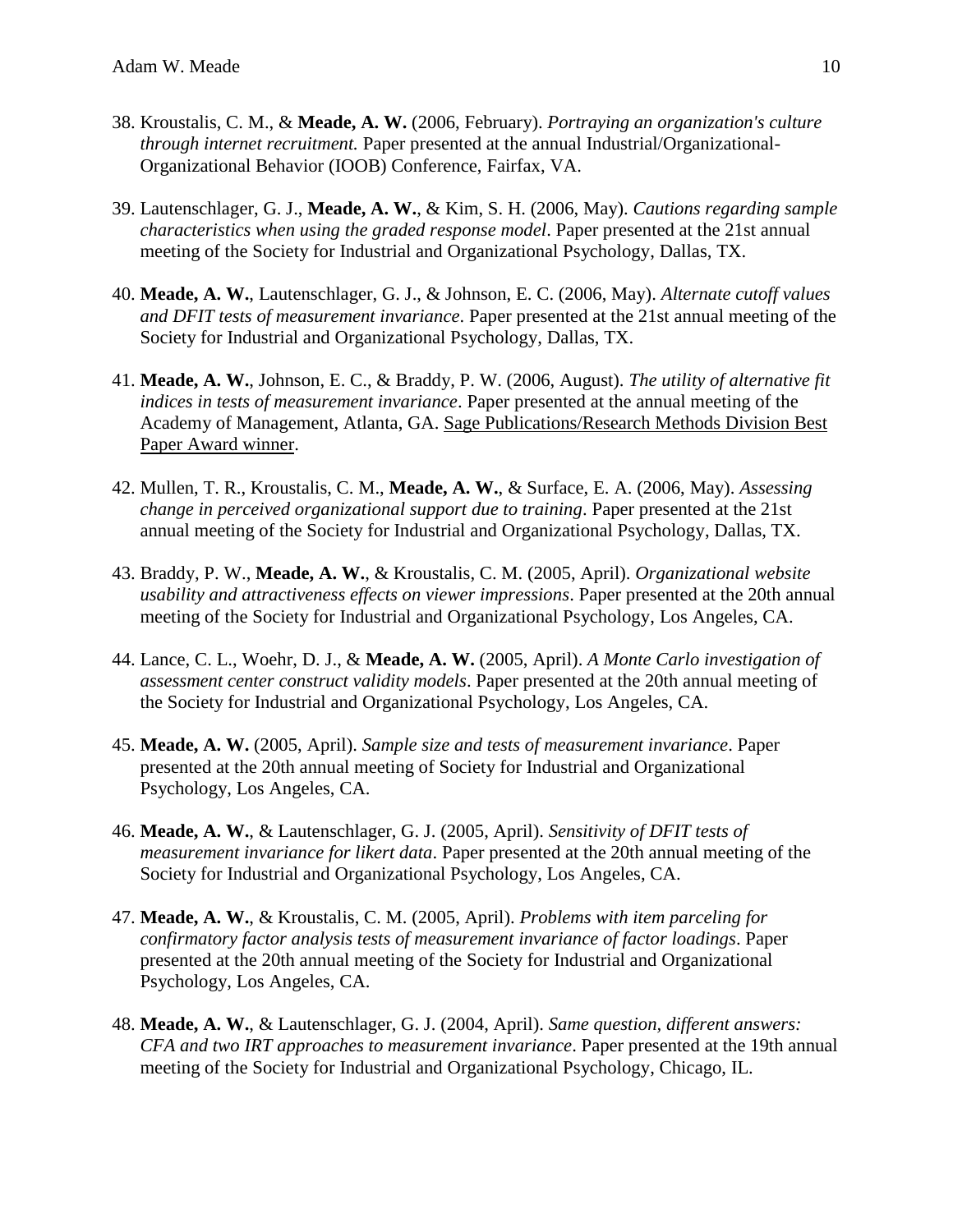- 49. **Meade, A. W.**, Ellington, K., & Craig, S. B. (2004, April). *Exploratory measurement invariance: a new method based on item response theory*. Paper presented at the 19th annual meeting of the Society for Industrial and Organizational Psychology, Chicago, IL.
- 50. **Meade, A. W.**, Michels, L., & Lautenschlager, G. J. (2004, April). *Are online and paperand-pencil personality tests truly comparable?* Paper presented at the 19th annual meeting of the Society for Industrial and Organizational Psychology, Chicago, IL.
- 51. Ellington, K., **Meade, A. W.**, Dierdorff, E., & Wilson, M. A. (2004, April). *IRT and job analysis: Do polytomous models fit the data?* Paper presented at the 19th annual meeting of the Society for Industrial and Organizational Psychology, Chicago, IL.
- 52. Krukos, K., **Meade, A. W.**, Cantwell, A., Pond, S. B., & Wilson, M. A. (2004, April). *Empirical keying of situational judgment tests: rationale and some examples.* Paper presented at the 19th annual meeting of the Society for Industrial and Organizational Psychology, Chicago, IL.
- 53. Braddy, P. W., Kroustalis, C. M., & **Meade, A. W.** (2004, February). *Online recruiting: An exploratory study investigating how job seekers derive perceptions of company culture from recruitment websites.* Paper presented at the annual Industrial-Organizational/Organizational Behavior (IOOB) conference, Tulsa, OK.
- 54. Braddy, P. W., Kroustalis, C. M., & **Meade, A. W.** (2004, March). *Online recruiting: How job seekers form culture impressions from organizational recruitment websites.* Paper presented at the annual Industrial-Organizational/Organizational Behavior (IOOB) Conference, Tulsa, Oklahoma.
- 55. **Meade, A. W.**, & Lautenschlager, G. J. (2003, April). *A comparison of IRT and CFA methodologies for establishing measurement equivalence with simulated data.* Paper presented at the 18th Annual Society for Industrial and Organizational Psychology, Orlando, FL.
- 56. **Meade, A. W.**, Lautenschlager, G. J., Michels, L.& Gentry, W. (2003, April). *The equivalence of online and paper and pencil assessments.* Paper presented at the 18th Annual Society for Industrial and Organizational Psychology conference, Orlando, FL.
- 57. Michels, L. C., **Meade, A. W.**, Lautenschlager, G. J. & Gentry, W. (2003, May). *The Effect of Test format and Respondent Choice on Socially Desirable Responding.* Paper presented at the 15th Annual Convention of the American Psychological Society, Atlanta, GA.
- 58. **Meade, A. W.** (2002, April). *Psychometric problems and issues involved with creating and using ipsative measures for selection.* Paper presented at the 17th annual Society for Industrial and Organizational Psychology meeting in Toronto, ON, Canada.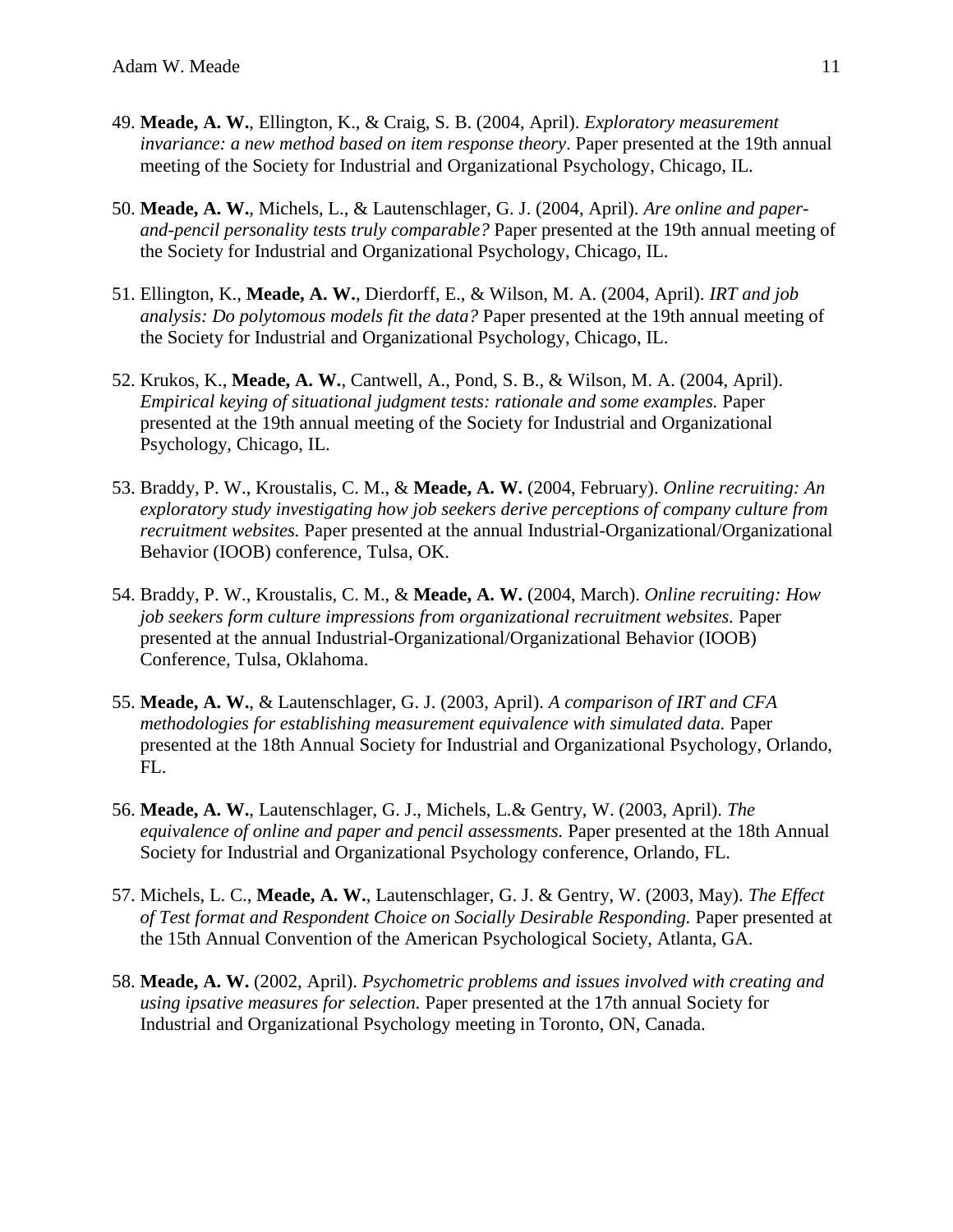- 59. **Meade, A. W.** & Lautenschlager, G. (2002, April). *Testing for measurement invariance: A lack of fit for the method itself?* Paper presented at the 17th annual Society for Industrial and Organizational Psychology meeting in Toronto, ON, Canada.
- 60. **Meade, A. W.** & Meade, C. H. (2002, April). *Conceptual and empirical limitations of the DFIT program for likert data.* Paper presented at the Annual Meeting of the American Educational Research Association, New Orleans, LA.
- 61. **Meade, A. W.**, Hecht, J., Lautenschlager, G., Barroso, C., & Stokes, G. (2001, April). *Using item response theory to examine beta change in job satisfaction data.* Paper presented at the 16th annual Society for Industrial and Organizational Psychology meeting in San Diego, CA.
- 62. Eby, L. T., Baxter, D., Cader, J., & **Meade, A. W.** (2000, August). *A methodological investigation of the validity of self-report data in the study of group behavior.* Paper presented at the annual Academy of Management meeting in Toronto, Canada.
- 63. **Meade, A. W.**, & Eby, L. (2000, April). *Examining the empirical relationships among selfefficacy, collective efficacy, and team potency.* Paper presented at the 15th annual Society for Industrial and Organizational Psychology meeting in New Orleans, LA.
- 64. Crowe-Taylor, M. A., Johnson, D., **Meade, A. W.**, & Montagliani, A. (1998, April). *Predicting advanced degree attainment using biodata, interests, and needs.* Paper presented at the 13th annual Society for Industrial and Organizational Psychology meeting in Dallas, TX.
- 65. Eby, L. T., **Meade, A. W.**, Cader, J., Douthitt, S., & Hendrix, A. (1998, November). *Predicting team performance from individual and team level team processes.* Proceedings of the Southern Management Association meeting in New Orleans, LA, November, 1998.
- 66. Eby, L. T., **Meade, A. W.**, Parisi, T., Douthitt, S., & Midden, P. (1998, April). *Measuring mental models for teamwork at the individual- and team-level.* Paper presented at the 13th annual Society for Industrial and Organizational Psychology meeting in Dallas, TX.
- 67. Crowe, M. A., **Meade, A. W.**, Johnson, C. D., & Montagliani, A. (1997, April). *Profile and prediction of people with advanced degrees.* Presented at the 20th annual Convention of the Behavioral Sciences at the University of Georgia, 1997.

## ACADEMIC POSITIONS

## **North Carolina State University**

Professor, I/O Psychology, Fall 2013-present Associate Professor, I/O Psychology, Fall 2008-Fall 2013 Assistant Professor, I/O Psychology, Fall 2002-Fall 2008 *Courses Taught:* Introduction to Industrial/Organizational Psychology (Psy 307)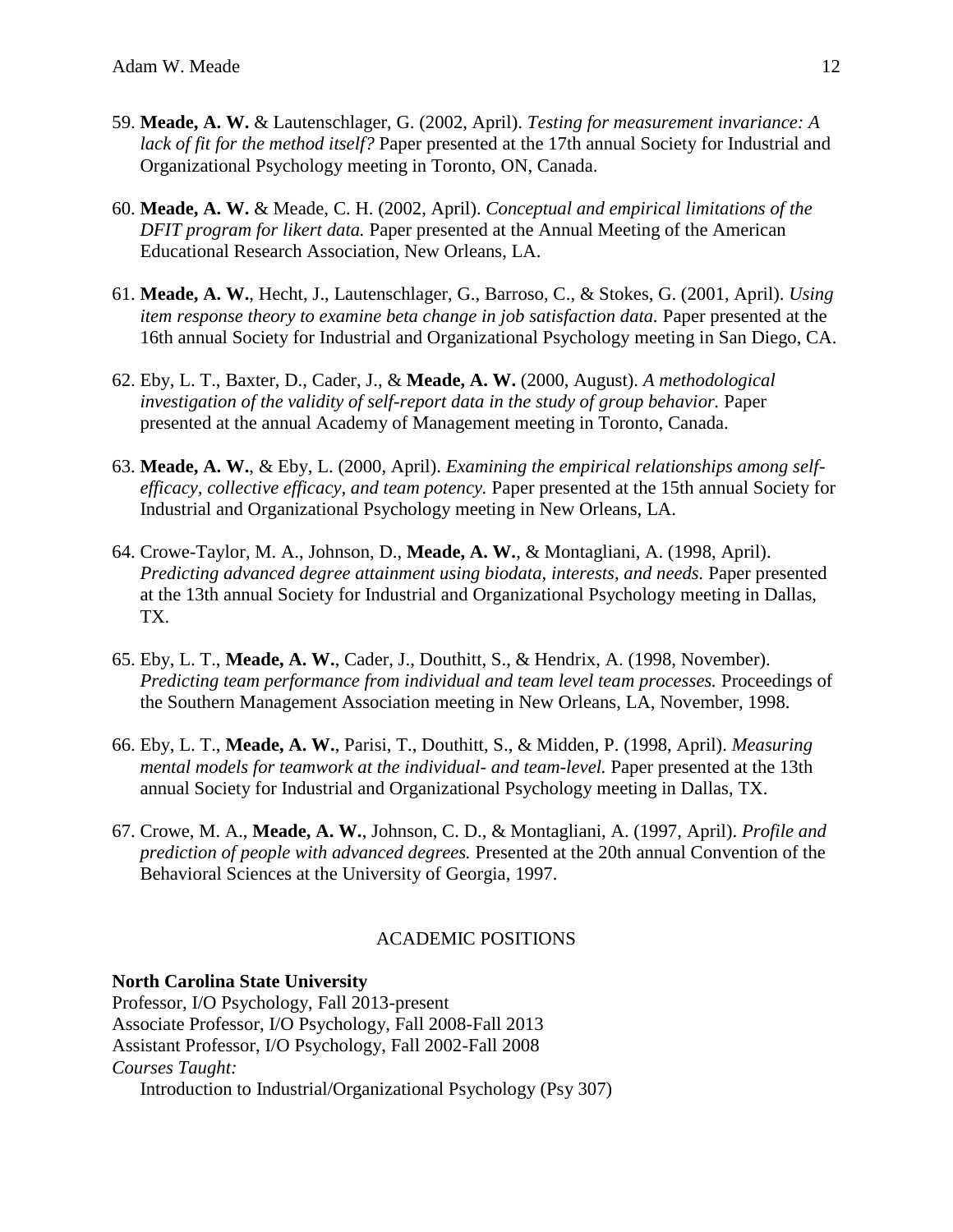Psychometrics (Psy 760) Advanced Psychometrics: Item Response Theory (Psy 761) Employee Selection Research (Psy 766) Directed Readings in Data Simulation Methods (Psy 880)

### **University of Georgia**

Instructor and teaching assistant in the departments of Psychology and Management

## APPLIED POSITIONS

Director of Research (Spring 2001-Summer 2002): TRACOM Group, Highlands Ranch, CO Internship (Fall 2000-Spring 2001): SHL, Boulder, CO Internship (Summer 2000): Burke Strategic Consulting Group; Atlanta, GA

## PROFESSIONAL ASSOCIATION MEMBERSHIPS & SERVICE

Academy of Management, Member 1996-2012 American Educational Research Association, Member 2001-2003 American Psychological Association (APA), Member 1996-2003 American Psychological Society, Member 2003-present Army Research Institute, Senior Fellow 2011-present Society for Industrial and Organizational Psychology, Member 2001-present Awards Committee: M. Scott Myers Award for Applied Research in the Workplace, Member, 2007-2011 Electronic Communication Committee, Member, 2007 Program Committee, Member, 2002-present State Affairs Committee, Member, 2007-2009 Psi Chi, University of Georgia, Vice President 1997-1998; President, 1998-1999 Southern Management Association, Member 2003-2006

#### EDITORIAL SERVICE

*Applied Psychological Measurement,* Editorial Board, 2012-present *Journal of Applied Psychology*, Consulting Editor (Editorial Board), 2014-present *Organizational Research Methods,* Associate Editor, 2010-present *Organizational Research Methods,* Editorial Board, 2007-present *The Encyclopedia of Research Design,* N. J. Salkind (Ed.), Advisory Board Member